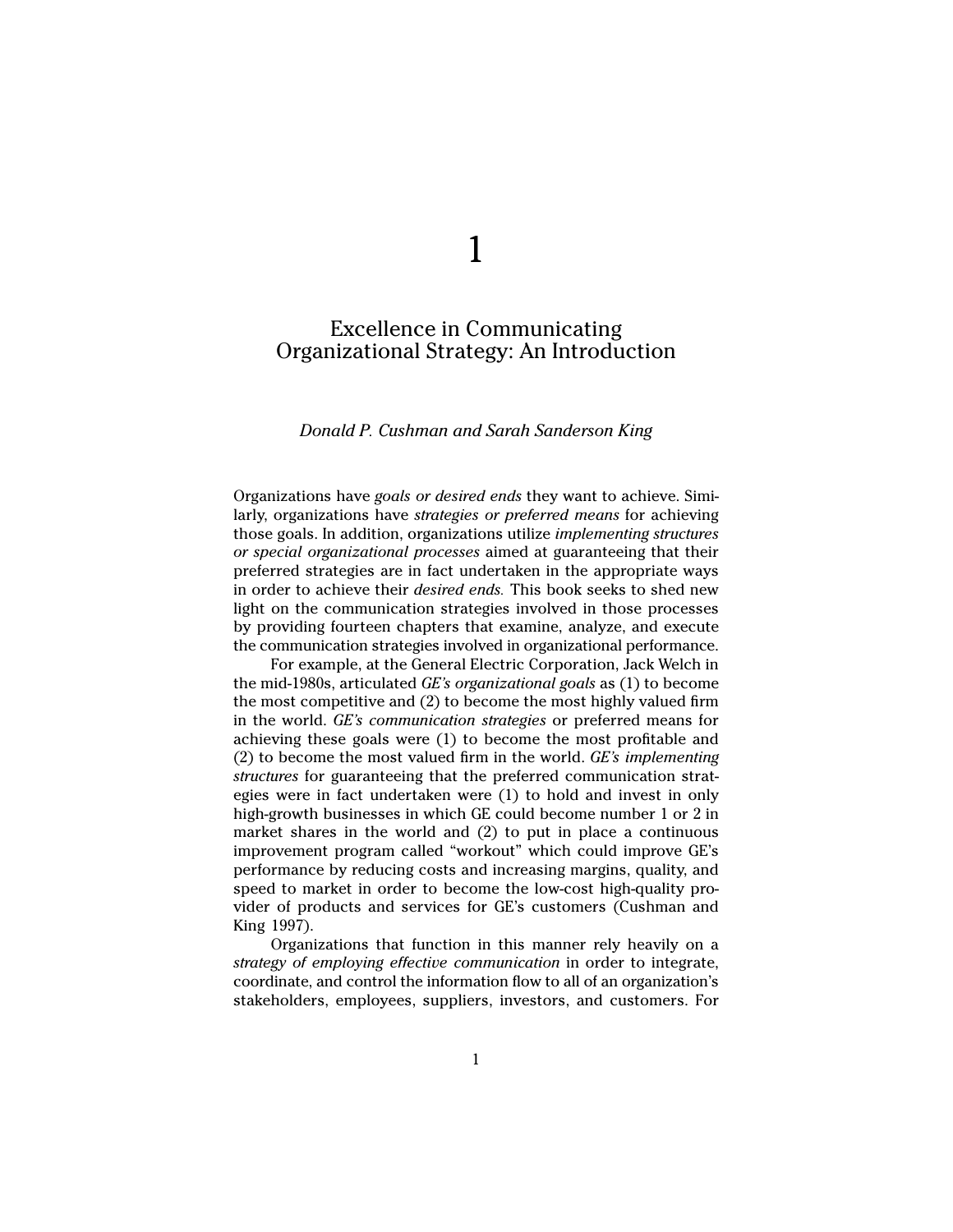example, in order to guarantee excellence in its communication strategy, GE put in place three new implementing structures. *First,* Welch revamped GE's organizational culture in order to make employees more self-reliant, rapid in response, and change-oriented. *Second,* Welch developed a world-class education and reeducation system headed by GE's management training center at Croutenville, New York. *Third,* he restructured GE's monitoring and reward system to make it more performance, team, and change-oriented (Cushman and King 1997). Excellence in communicating an organization's strategy results, according to Jack Welch, from a persistent effort over time to clearly articulate a firm's goals and strategies and a leader's passion in monitoring and evaluating the effectiveness of a firm's implementing structures (Welch 1992). Between the mid-1980s and 2000, GE's profits rose from 32nd to first in the world at \$10.7 billion, and its stockholder value rose from 45th to first in the world at \$480 billion *(Palm Beach Post).*

*It will be the purpose of this collection of essays to explore in some detail the theoretic, strategic, and practical linkages for creating excellence in communicating a firm's strategy.* This chapter provides an overview or road map of the contributions in this volume, their focuses, major claims, and the data supporting those claims.

Chapter 2 in this book contains an award-winning piece entitled "Stimulating and Integrating the Development of Organizational Communication Through High-Speed Management." Its author Donald Cushman attempts to articulate a general theory of communication called *High-Speed Management* which can serve as an organizing principle capable of integrating all communication research. Such an integrative theory, according to Cushman, must meet three specific criteria. *First,* it must have generality, be simple enough to apply to the wide range of organizational communication activities. *Second,* it must have necessity or account for the driving force in these communication activities. *Third,* such a theory must have explicative power, must explain what governs and guides organizational communication processes.

Cushman then attempts to articulate just such a theory, the theory of High-Speed Management. This theory rests on two simple propositions: *First,* reducing the cycle time an organization takes in getting its product and/or services to customers yields significant organizational outcomes. Decreasing organizational cycle time yields increases in productivity, quality, profits, market shares, management and worker commitment, and customer satisfaction with an organization's products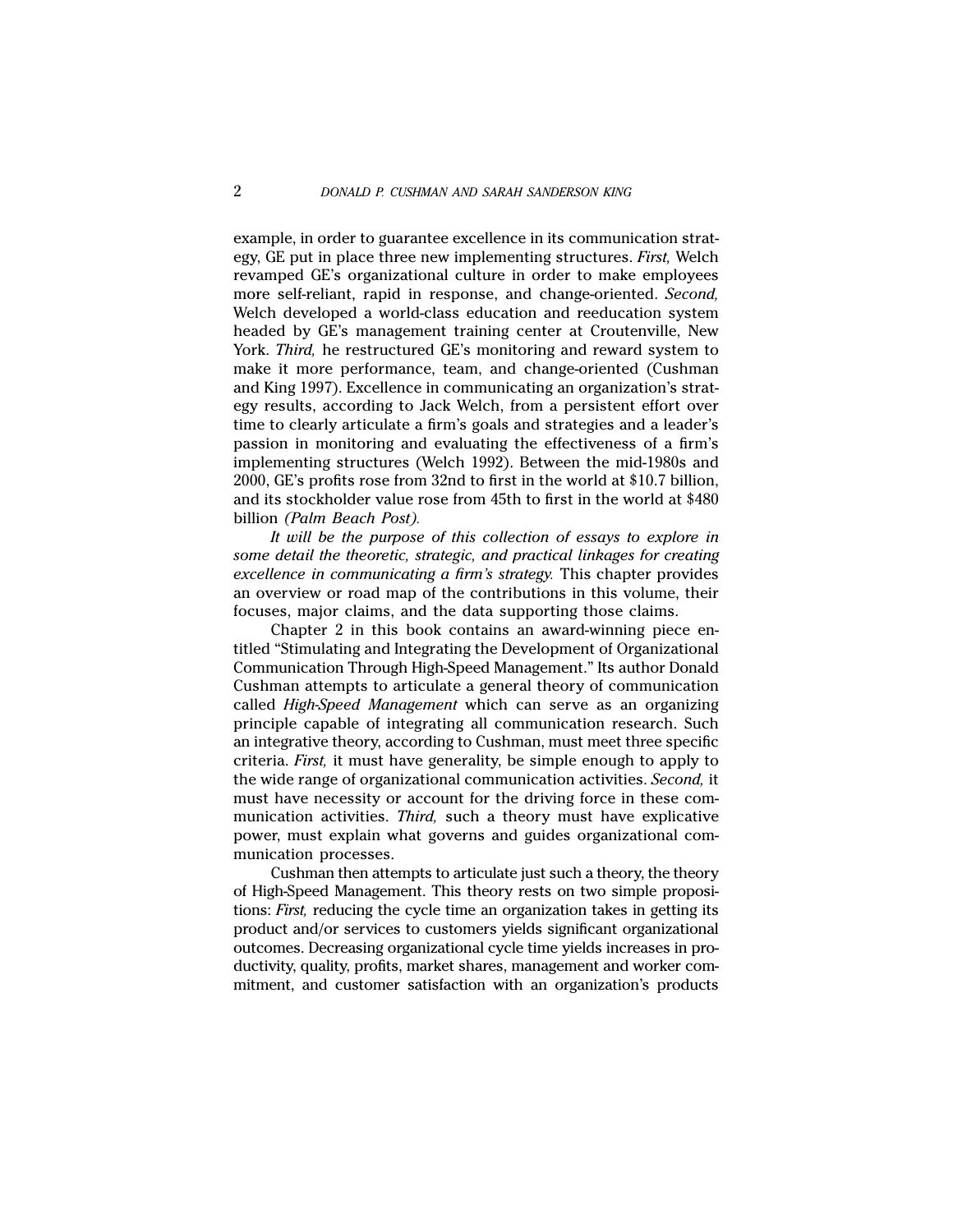and services. *Second,* improving an organization's communication processes is the central ingredient necessary for reducing organizational cycle time. Reducing communication bottlenecks, standardizing information transfer, and appropriate adaptation to and speed of communication response are the central outputs that lead to decreasing an organization's cycle time.

Next Cushman discusses the implementing structures for locating communication problems and then generating solutions to those problems by utilizing (1) environmental scanning, (2) value chain analysis, and (3) continuous improvement. An example of the use of these three tools is providing by analyzing communications within the General Motors Corporation. Next, data is provided on how improved communication effectiveness leads to reduced cycle time and the positive outcomes previously listed.

Finally, a review of the literature on High-Speed Management is summarized to indicate how this theory can and has stimulated and integrated research in organizational communication. In 1998, this essay was selected as a finalist by the Arizona State University in a contest for developing an original communication theory capable of stimulating and integrating organizational communication research.

Chapter 3 of this collection is by Donald P. Cushman and Sarah S. King on "Killer Strategies for Competitiveness: The Case of Microsoft." Here they analyze what many consider to be the most competitive firm in modern times. Cushman and King begin by providing a conceptualization of sustainable competitive advantage rooted in customer demand, a firm's core competencies, and a breakpoint in product development. Next, they report the results of a large study which locates the most successful strategies employed by multinationals who achieve sustainable competitive advantage. These were (1) locating a domestic product niche with limited exports, (2) exporting high-quality politically supported products, (3) exporting high-quality innovative products, and (4) exporting continuously improved business processes.

Attention is then turned to analyzing Microsoft's unique success in the software industry. Bill Gates, Microsoft's CEO, articulated an organizational goal of pioneering and orchestrating the evolution of mass markets within the computer software industry. Next, he put forward five business strategies for achieving those goals. These involved (1) developing new products, (2) continuously improving old products, (3) pushing volume sales, (4) leveraging industrial standards, and (5) integrating and simplifying products. Finally, Gates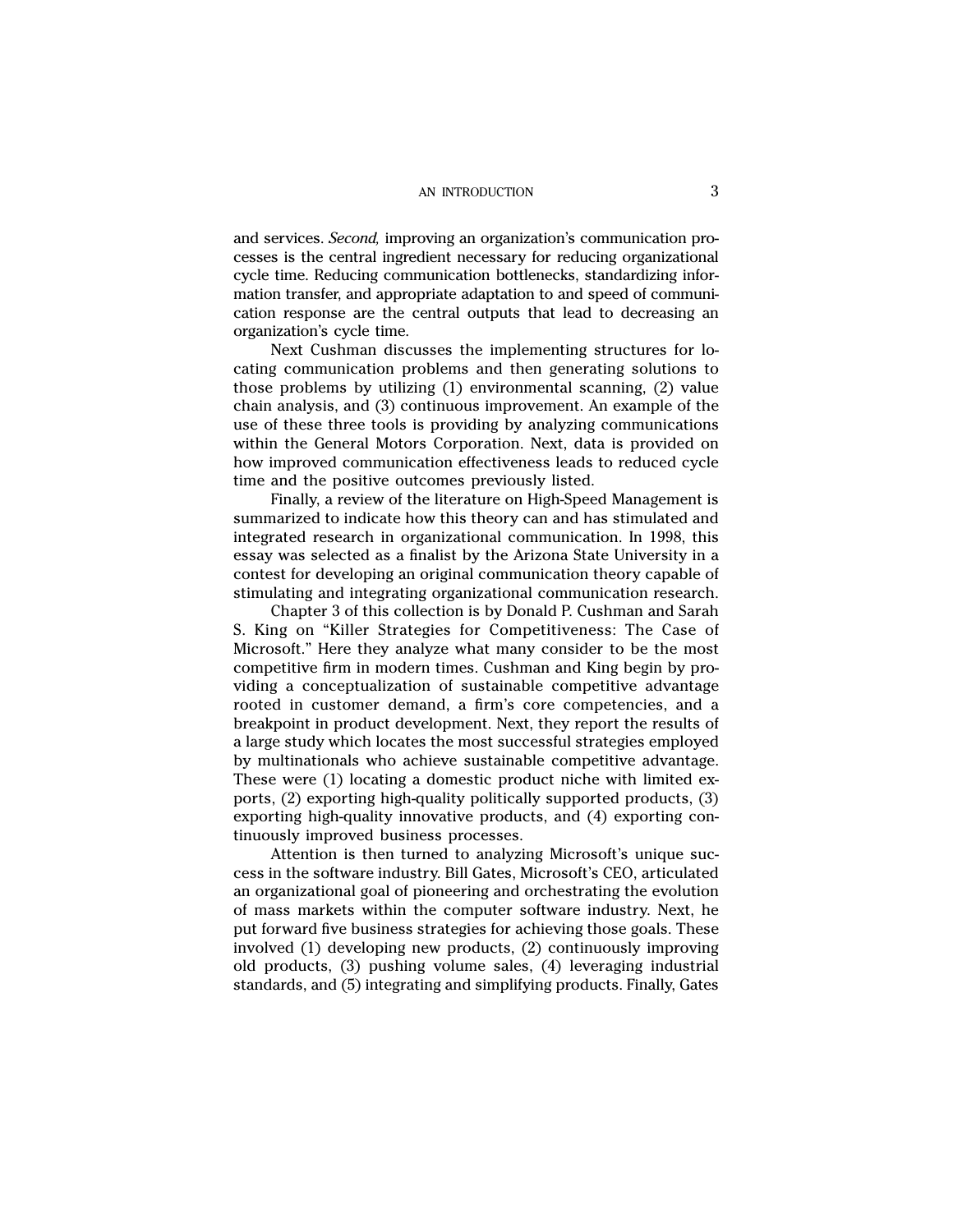introduced four killer implementing strategies for employing communication excellence to guarantee the fulfillment of those strategies in a manner which shut out Microsoft's competitors: (1) the use of Microsoft's unique brand of teamwork to insure effective product development and continuous improvement; (2) the setting of industry standards through product development, acquisitions, and alliances; (3) the volume marketing through competitive pricing, exclusive contracting, and software bundling; and (4) the leveraging of standards to limit competitor sales.

Finally, Cushman and King demonstrate how Microsoft employed its goals, strategies, and implementing structures to gain control of the five gateways for gaining access to the Internet. In so doing they observe how Bill Gates was able to respond to an industrial breakpoint, the rise of the Internet, by turning Microsoft's focus on PC software to Internet software in just six months while shutting out his competitors in controlling access to the five Internet gateways. Microsoft's speed, effectiveness, and dominance of this industrial breakpoint relative to its competitors is a theoretic, strategic, and practical move worthy of careful study. The use of goals, strategies, and implementing structures is different from those employed by GE and may in terms of outcomes be more effective. In 1987 Microsoft earned more profits from less sales than any major firm in the world while moving into the top five behind GE in global stockholder value *(Fortune)*.

In chapter 4, Yong-Chan Kim analyzes *High-Speed Management Strategies for Competitiveness: E-land, a Korean Multinational.* Here Kim provides a communication audit which reveals how a welldeveloped corporate culture can link communication to organizational outcomes in a powerful and productive manner. The E-land Corporation, a Korean-based multinational conglomerate in clothing and construction, developed a unique corporate culture based on (1) Christian principles, (2) a youth movement, (3) male and female management equality, and (4) a learning organization which provided E-land with a sustainable competitive advantage. The focus on Christian principles avoided the pitfalls or corruption which now plagues most Korean firms. Hiring competent male and female college graduates allowed E-land to strengthen its management team in an area where competition for male graduates created a competitive shortage. Emphasizing a youth movement in which progress from line to top management took half the time of most Korean firms made the organization attractive to competent young graduates, while creating a learning environment which, in turn, created a collegiate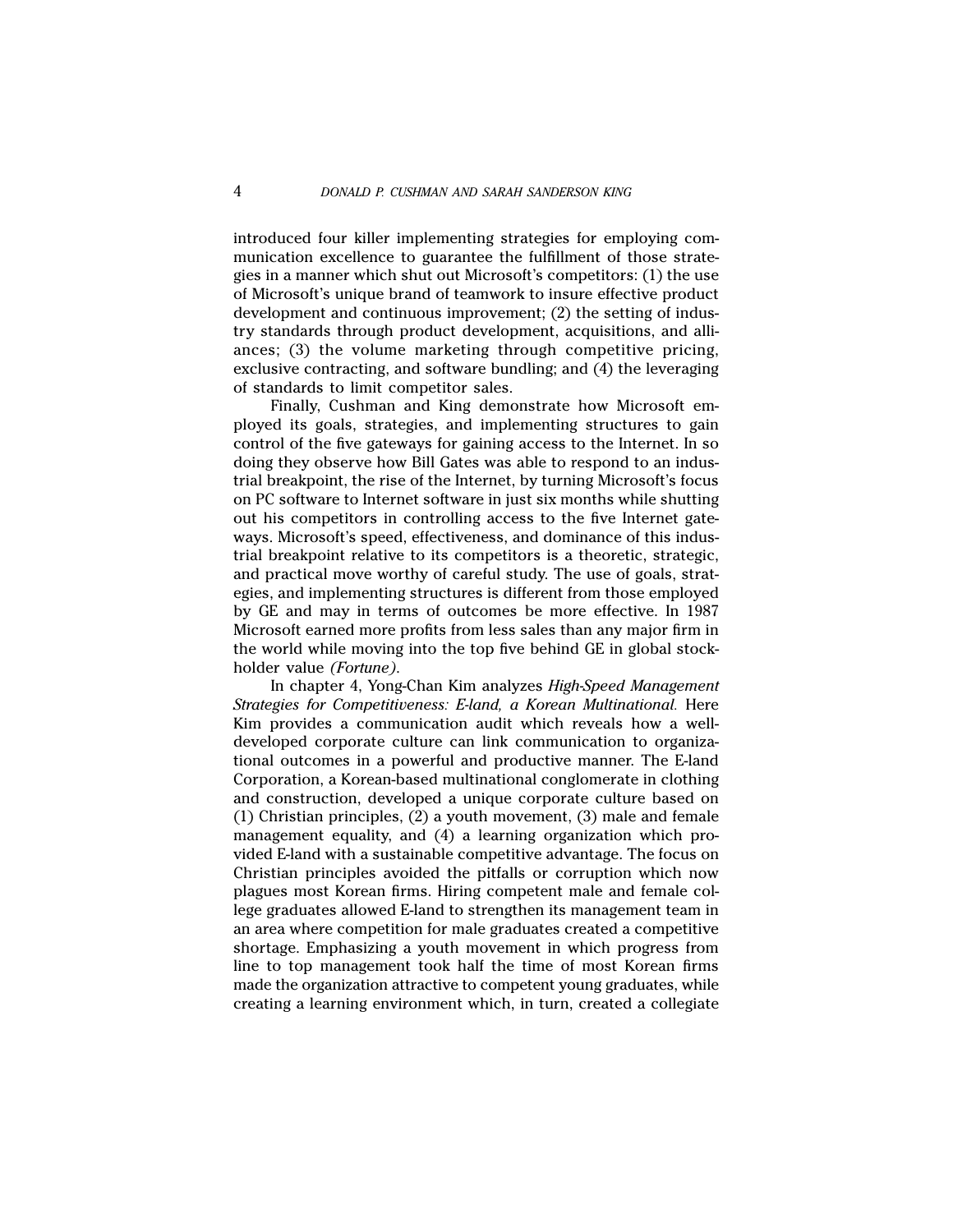spirit in the firm. The implementing structures for linking communication to these values are traditional, but the outcomes, unique. The growth and performance of E-land speaks for itself: sales rose from \$500,000 to \$1.5 million in just three years. In addition E-land has become one of the most preferred firms for work by new college graduates in Korea. E-land's goals, strategies, and implementing structures may become the model for leading Korean and Asian firms out of their current economic crises rooted in organizational and governmental corruption while energizing Asian youth.

Thomas Florence and Branislav Kovačić in chapter 5 address the issues involved in the "Intersections Between Crises and Management." The authors begin by constructing a crisis management model based upon Lester Thurow's (1996) metaphor involving (1) plate tectonics and (2) punctuated equilibrium as central concepts in understanding chaotic activity. Organizational crises, like earthquakes, cannot be understood in terms of their visible manifestations. Instead, one must look below the surface of the frictions caused by its plate tectonics. In organizational crises a friction develops between (1) organizational ideology, (2) economic stability, (3) cultural business practices, (4) the legal implications of corporate activities, and (5) government intervention. These organizational tectonic plates floating in the molten lava of the mass media rub against each other creating faultlines or public disputes such as (1) labor/management, (2) environmental concerns, (3) competitive alliances, (4) legal issues, (5) income, (6) safety net, and (7) global economic disasters. These disputes surface in and are influenced by the mass media. Such disputes are dynamic and feature a process of punctuated equilibrium which offers openings for the constructive resolution to the conflict. A discussion is then provided of several types of equilibrium and disequilibrium and the types of message strategies appropriate to constructive solutions in each. Issues regarding risk management, public anger, goal management, crisis stages, responses to attacks, and the implementing structures in terms of message design are analyzed.

Chapter 6 by Joseph Pillittere II extends our understanding of excellence in communication strategy during a crisis when he explores "Excellence in Communication During a Crisis: The Case of the Indian Point 3 Nuclear Power Plant." Pillittere argues that action must establish credibility and build trust before, during, and after a crisis or perceived crisis. This is best accomplished by (1) having a crisis management plan in place and practicing it, (2) responding quickly to all inquiries, (3) being truthful, (4) listening carefully with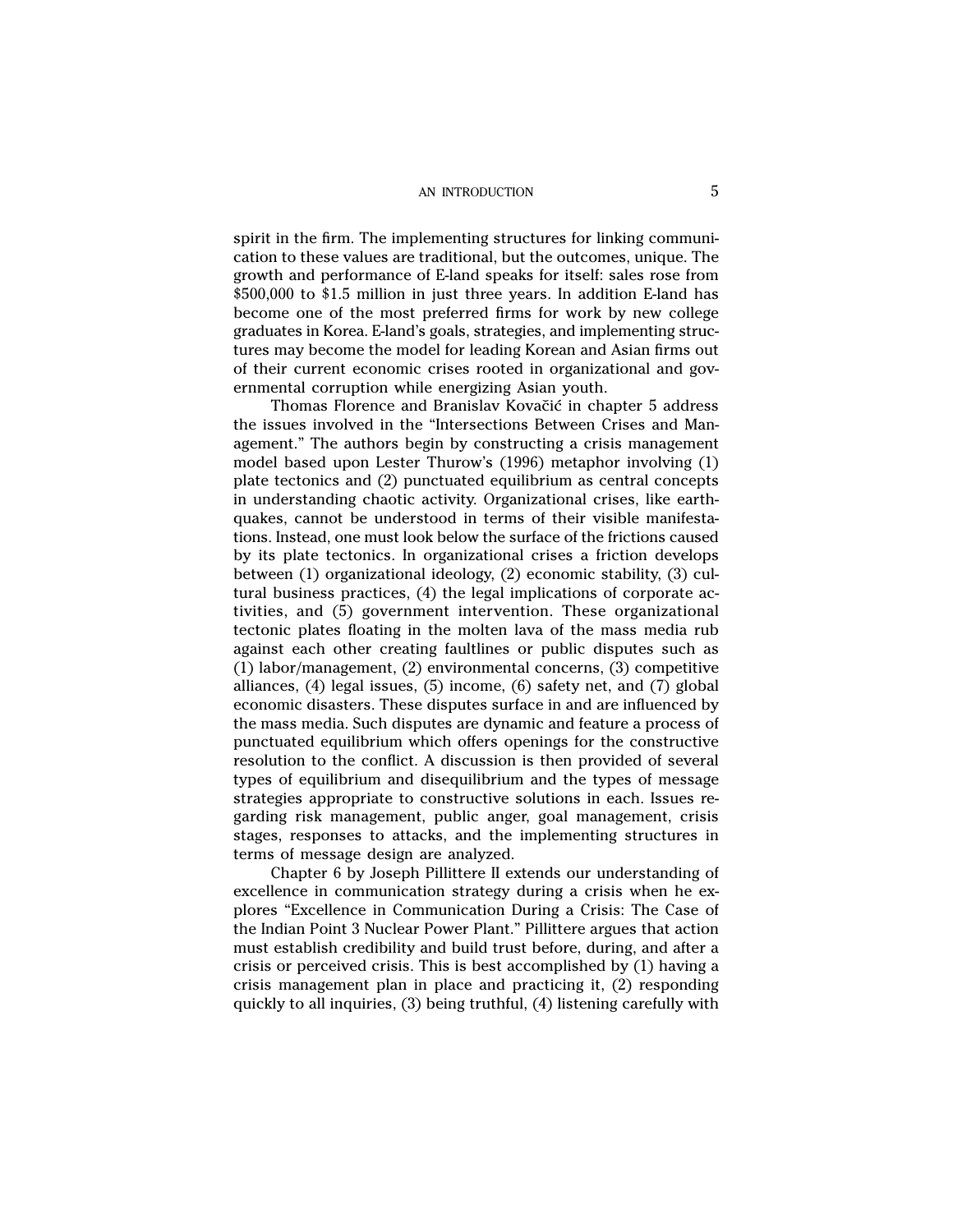an open mind to a firm's stakeholders, (5) employing simple language with visuals and with prepared messages where possible, (6) if you don't know the answer, saying so, and then finding out and responding, and (7) when possible, distributing in printed form news releases to all stakeholders.

Next Pillittere provides a case study of the effective use of these principles in a perceived crisis by segments of the press in regard to a repair being made at the Indian Point 3 Nuclear Reactor in upstate New York. In the case study a potential crisis with the press was prevented by establishing credibility and trust with local officials, the press, and community leaders. While maintenance was being performed on a reactor, an accident occurred which had no harmful effects. By treating the accident as a potential crisis and keeping its stakeholders clear on what was going on, the nuclear plant prevented a perceived crisis when one newspaper provided misinformation on the problem. When other journalist sources spoke with the government, community leaders, other journalists, and the public, the convergence of these sources provided collaboration for the noncrisis event.

Chapter 7 by Yanan Ju addresses "R&D and Marketing Strategy for Cross-Cultural Cooperation: A Cross-Pacific Study between China and the U.S." Ju begins by asserting that in today's global economy with fax machines, telephones, and E-mail, the U.S. and China are seconds apart in electronic communication. However, they are hours, days, and months apart in understanding the content of communication due to massive cultural differences. To support his claim he examines communication between two firms—Company A (a U.S. firm) and Company B (a Chinese firm) who formed a joint venture to produce electric motor bikes. He explores the differences in terms of tasks, ways of working, and means of communication coordination aimed at developing a value-added relationship between firms. *At the task level,* Company A handled the R&D while Company B handled manufacturing and marketing. The U.S. firm designed a 50cc small bike for sale in China. However, the cost of nickel-metal-hydride batteries was such that the Chinese firm wanted a 125cc bike which could carry passengers. Company A, not understanding Chinese culture, believed it had designed a low-cost bike by U.S. standards. Company B found the basic costs in developing a 50cc and 125cc bike about the same with the Chinese market viewing the costs as high. So unless the bike could be used to carry people or haul heavy loads, it would not sell.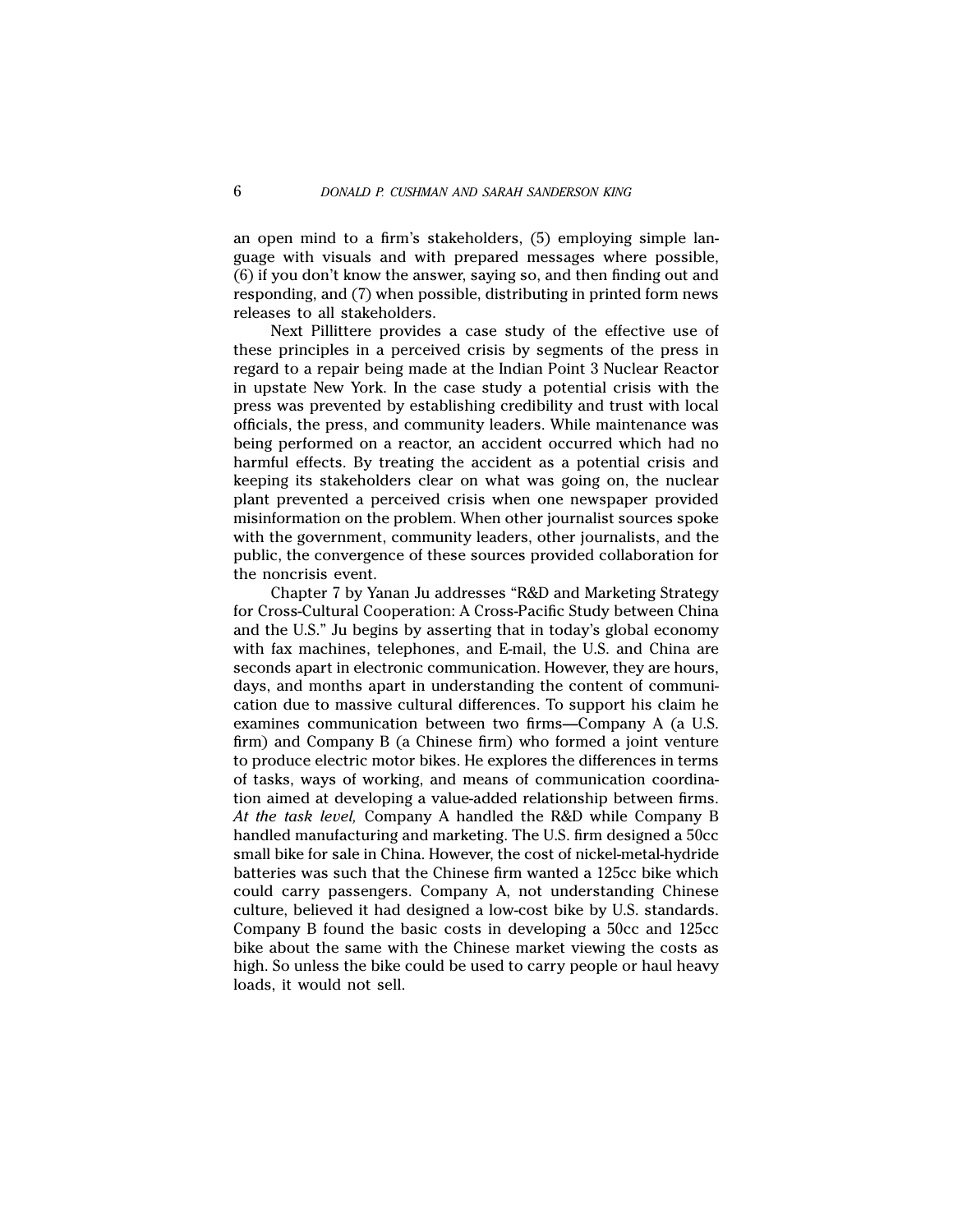*At the work level* of coordination even more problems developed. In the U.S. we have a capitalist economy and great respect for the law. In China they have a socialist economy governed by *quanxi,* the giving of financial rewards for favors. In a socialist economy, the communist party is like a mother-in-law. Without the mother-in-law's endorsement, nothing happens, and when it does happen, it follows the preference of the mother-in-law involved. *Quanxi* is a web of blood and social relationships that only works to support 'buddies" who reciprocate favors. In China when people first meet they are strangers; when they meet again, they are acquaintances; by the third meeting they have the potential to become buddies when they reciprocate support. U.S. firms have difficulty understanding this system. They rely on profits and legal contracts. These are not considered important in China. Profits are necessary but only if distributed appropriately among an established network of buddies who reciprocate rewards. In addition, in China oral commitments among buddies are much more important than mere legal documents. In China, the law is easy to change; buddies are not.

*At a communication level,* understanding is rooted in nonverbal face-to-face communicating among buddies over a meal. In the U.S. it is rooted in verbal agreements among firms that are put in writing. Ju argues that time and trial and error are substantially slowing joint ventures between the U.S. and China. He argues for a more careful study of cultural differences to speed up the understanding process and any increase in the value-added coordination to generate profits and mutual respect.

Chapter 8 by Robyn Johnston explores "Strategies for Survival in the Global Marketplace: A Study of the Australian Pharmaceutical Industry." Johnston explores three national strategies employed in Australia to raise a nation's competitive edge in the global economy. *First,* between 1986 and 1996, the Australian government entered into negotiation with the Australian Council of Trade Unions to liberalize union agreements. These liberalizations included that a portion of wages was to be determined by local performance and awarded at the enterprise level. Work rules were also localized. These included flexible work hours, shift loads, paid holidays, annual leave, and the potential for work on any day of the week. In addition, rigid job specifications were eliminated and work teams allowed. *Second,* the role of manager changed in this same time from monitoring and control to coaching and facilitating organizational improvement. Skills in communication and motivation were increasingly considered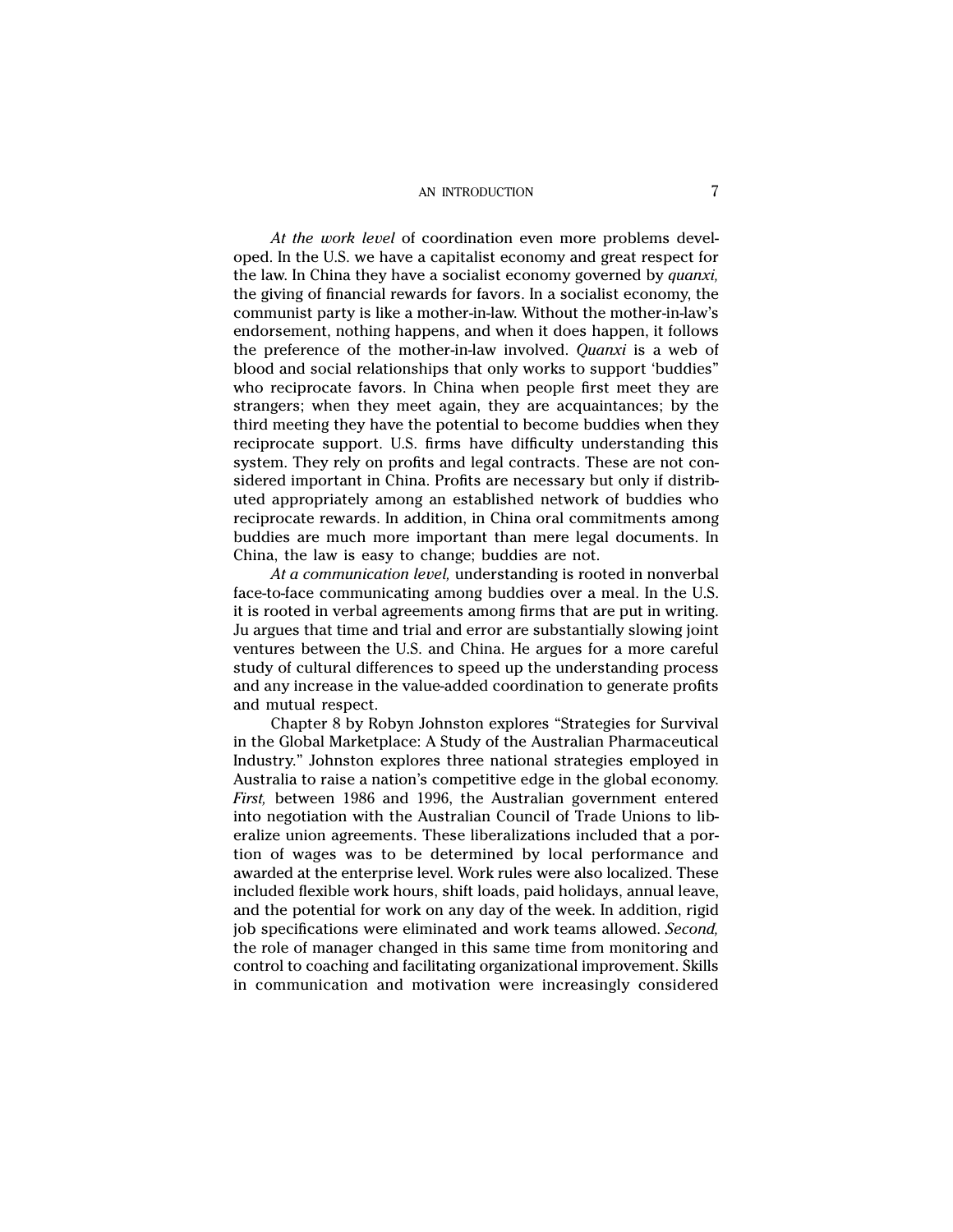central factors in upward mobility. Skills development for managers became necessary for advancement, particularly skills in visioning, strategizing, continuous improvement, and entrepreneurship. *Third,* the nation's educational systems and firm's training system were focused on developing learning organizations. The nation's vocational education and compulsory postsecondary school educational systems became more skills-oriented. Unions began to require firms to train and retrain workers as part of the contract. Nation-wide standards were established for certification of successful skills training. Training agendas were established in labor contracts, and increases in pay were tied to increased skills attainment. Finally, the author traces out how these strategies helped the firms in the pharmaceutical market industry expand Australia's global performances in this industry.

Chapter 9 by Rod Miller entitled "Beyond Benchmarking for Institutional Achievement: Jump-Start to Fund-Raising Excellence" explores the strategies employed to unite a board of directors, the CEO, and a professional development staff of a major Australian university in setting targets, developing fund-raising strategies, and putting in place implementing structures following a benchmarking study of the most successful universities in the world of fund-raising. Strategic targets were set; partnerships were formed with 200 leading organizations in the community, and 500 prominent individuals were selected as prospects for contributions. The activities of the board members and staff in mounting a significant fund-raising effort are then detailed and preliminary results given.

Ernest Martin in chapter 10 addresses the issues involved in "Intuition and Metacommunication Strategies in Times of Change." The author argues that in times of rapid change successful managers develop highly profitable hunches or intuitions which account for their firm's success. Martin then explores how and why productive intuitions are separated from human folly through positive and negative feedback, self-realization, and ethics. Integrity, courage, and ethics are then explored as the personal characteristics behind a firm's vision, values, and action. Next, he expands our conception of effective communication by demonstrating how intuition provides the basis for metacommunication effectiveness. Metacommunication involves energy, a variety of frequency domains, and a multidimensional holographic model of nonverbal communication interpretations. Awareness of these intuitional bases of metacommunication is a refinable skill, a skill which can be developed through training and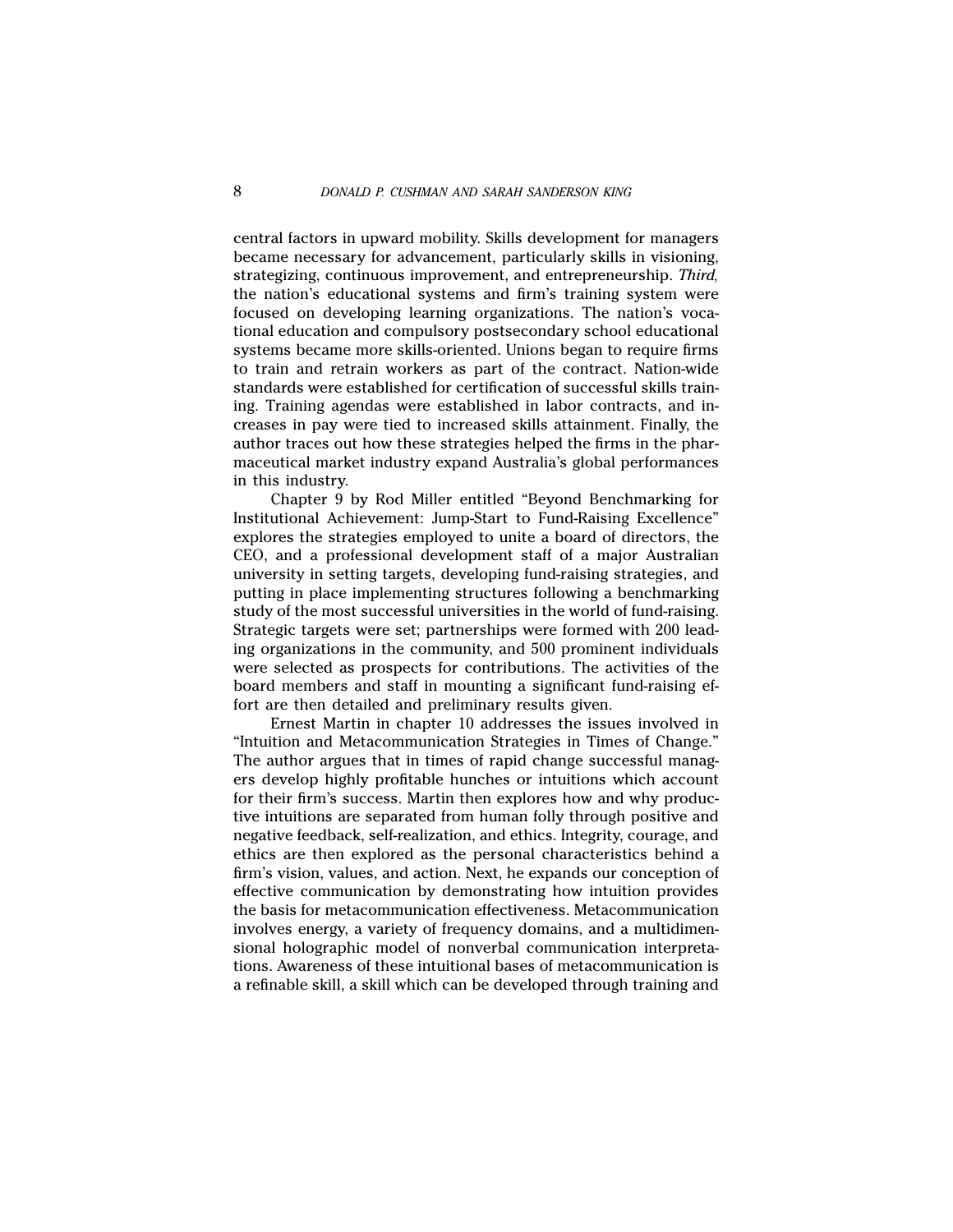which provides the energy, motivation, and interpretative processes that underpin an organization's vision, values, and actions.

Chapter 11 by John Penhallurick explores "The Strategic Impact of Affect on Decision-Making." Here the author reviews the literature on emotion and its effect on organizational decision-making processes. Emotion is viewed as a type of intelligence when appraised and expressed properly under controlled perimeters which focus on flexible planning, creative thinking, motivation, and redirecting attention to key problem areas. The often overlooked constructive case for the use of emotion to enhance organizational performance is then put forward.

Susanne and Robert Morris in chapter 12 explore "Training Strategies for Excellence: Selecting the Appropriate Models for the Specific Task." Two critical variables are analyzed, namely, a firm's needs and the time the firm has to learn and implement the training to support those needs. A firm's needs are divided into two levels known and unknown needs. Time is divided into two levels—unconstrained and constrained. Four models for training are then explored to meet a firm's specific needs and time frame: (1) a general competency model is developed for firms with unknown needs and an unconstrained time frame; (2) a packaged/handbook strategy is developed for firms with unknown needs and a constrained time frame; (3) a professional/specialist model, for known needs and constrained time frame; and finally, (4) a just-in-time model, for known needs and a constrained time frame. Characteristics and examples are then put forward to illustrate the use of each training strategy and the implementing structures involved in each model.

Chapter 13 by Richard Dieker, "Strategies of Leadership Excellence for Corporate Survival," explores the need for a transformation from current need deficiency leadership strategies, which are not working, to transcendental leadership strategies. Harmful effects of deficiency need leadership include aggressive, fearful, or defensive behavior; lack of foresight or vision; an inability to delegate; an inability to take unpopular actions when needed; and damaging motivation by taking personal recognition for others' accomplishments. Transcendental leadership focuses on the development of vision in four major areas: the organization and its mission; the realization of greatness in the members of the organization; continuous monitoring and development of the self as a leader; and finally, the ability to translate this vision into appropriate leadership behavior. Dieker then discusses developing the skills necessary for transcendental leadership by